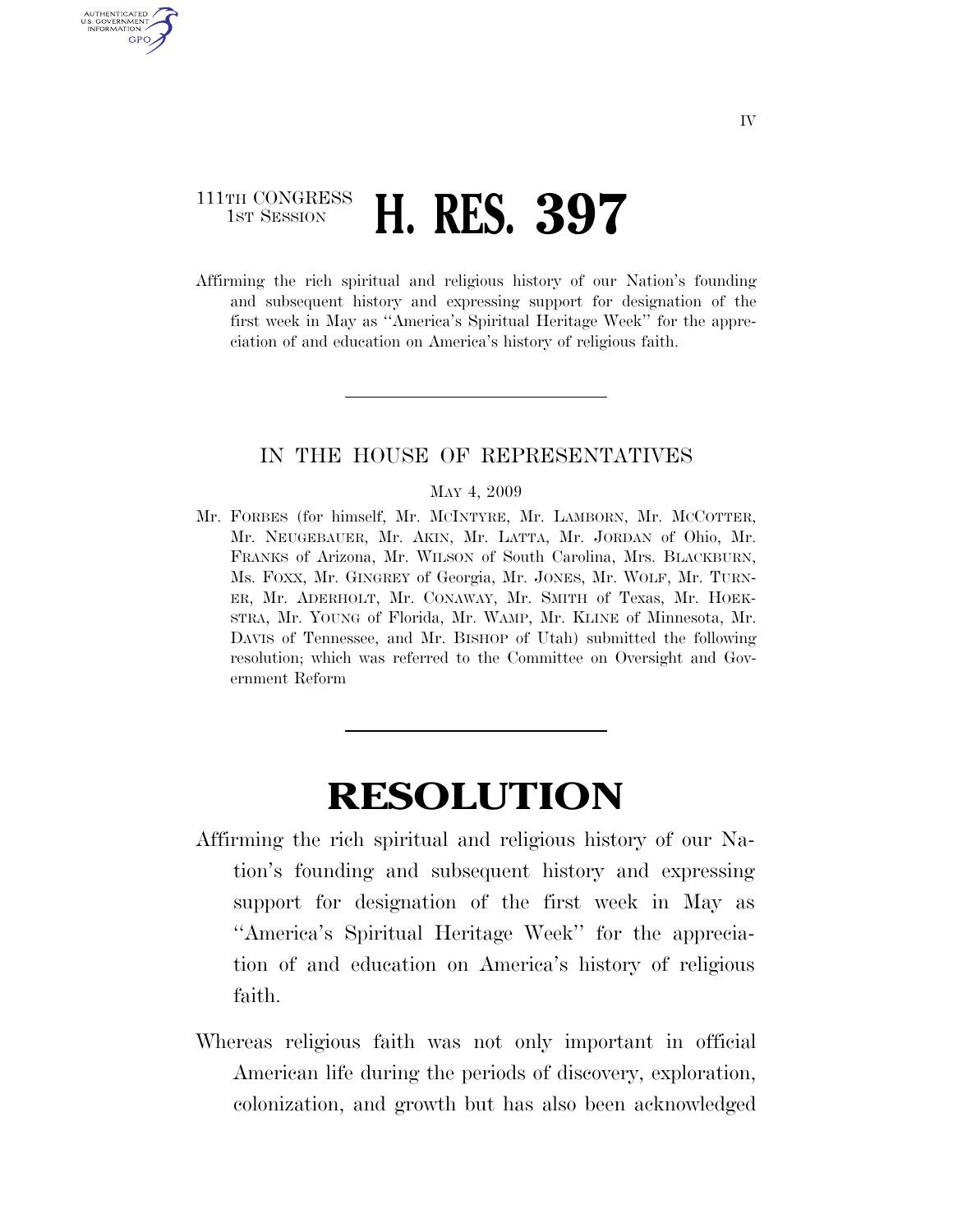and incorporated into all 3 branches of the Federal Government from their very beginning;

- Whereas the Supreme Court of the United States affirmed this self-evident fact in a unanimous ruling declaring ''This is a religious people . . . From the discovery of this continent to the present hour, there is a single voice making this affirmation'';
- Whereas political scientists have documented that the most frequently cited source in the political period known as The Founding Era was the Bible;
- Whereas the first act of America's first Congress in 1774 was to ask a minister to open with prayer and to lead Congress in the reading of 4 chapters of the Bible;
- Whereas Congress regularly attended church and Divine service together en masse;
- Whereas throughout the American Founding, Congress frequently appropriated money for missionaries and for religious instruction, a practice that Congress repeated for decades after the passage of the Constitution and the First Amendment;
- Whereas in 1776, Congress approved the Declaration of Independence with its 4 direct religious acknowledgments referring to God as the Creator (''All people are endowed by their Creator with certain unalienable rights, that among these are life, liberty and the pursuit of happiness''), the Lawgiver (''the laws of nature and nature's God''), the Judge (''appealing to the Supreme Judge of the world''), and the Protector (''with a firm reliance on the protection of Divine Providence'');
- Whereas upon approving the Declaration of Independence, John Adams declared that the Fourth of July ''ought to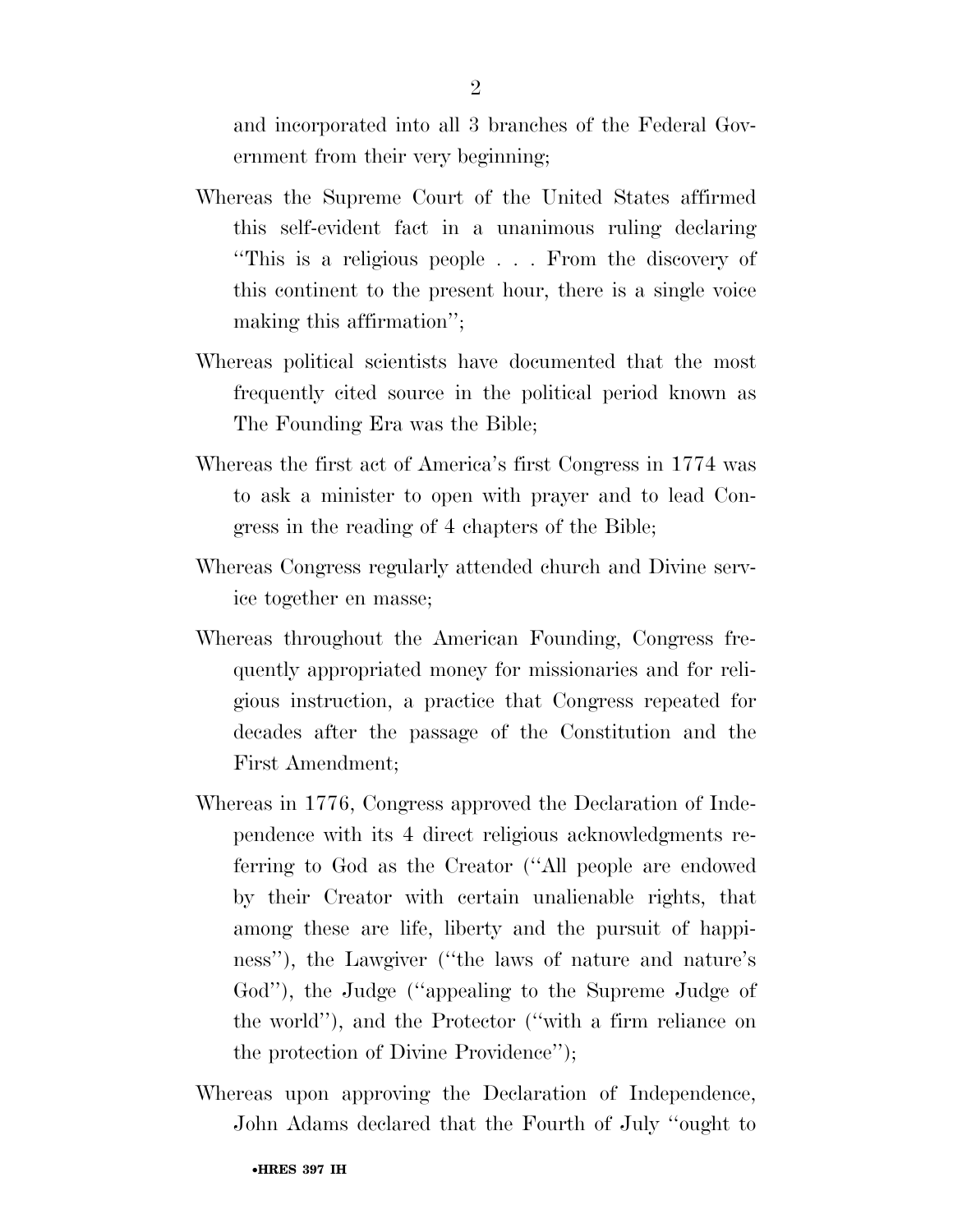be commemorated as the day of deliverance by solemn acts of devotion to God Almighty'';

- Whereas 4 days after approving the Declaration, the Liberty Bell was rung;
- Whereas the Liberty Bell was named for the Biblical inscription from Leviticus 25:10 emblazoned around it: ''Proclaim liberty throughout the land, to all the inhabitants thereof'';
- Whereas in 1777, Congress, facing a National shortage of ''Bibles for our schools, and families, and for the public worship of God in our churches," announced that they ''desired to have a Bible printed under their care & by their encouragement'' and therefore ordered 20,000 copies of the Bible to be imported ''into the different ports of the States of the Union'';
- Whereas in 1782, Congress pursued a plan to print a Bible that would be ''a neat edition of the Holy Scriptures for the use of schools'' and therefore approved the production of the first English language Bible printed in America that contained the congressional endorsement that ''the United States in Congress assembled . . . recommend this edition of the Bible to the inhabitants of the United States'';
- Whereas in 1782, Congress adopted (and has reaffirmed on numerous subsequent occasions) the National Seal with its Latin motto ''Annuit Coeptis,'' meaning ''God has favored our undertakings,'' along with the eye of Providence in a triangle over a pyramid, the eye and the motto ''allude to the many signal interpositions of Providence in favor of the American cause'';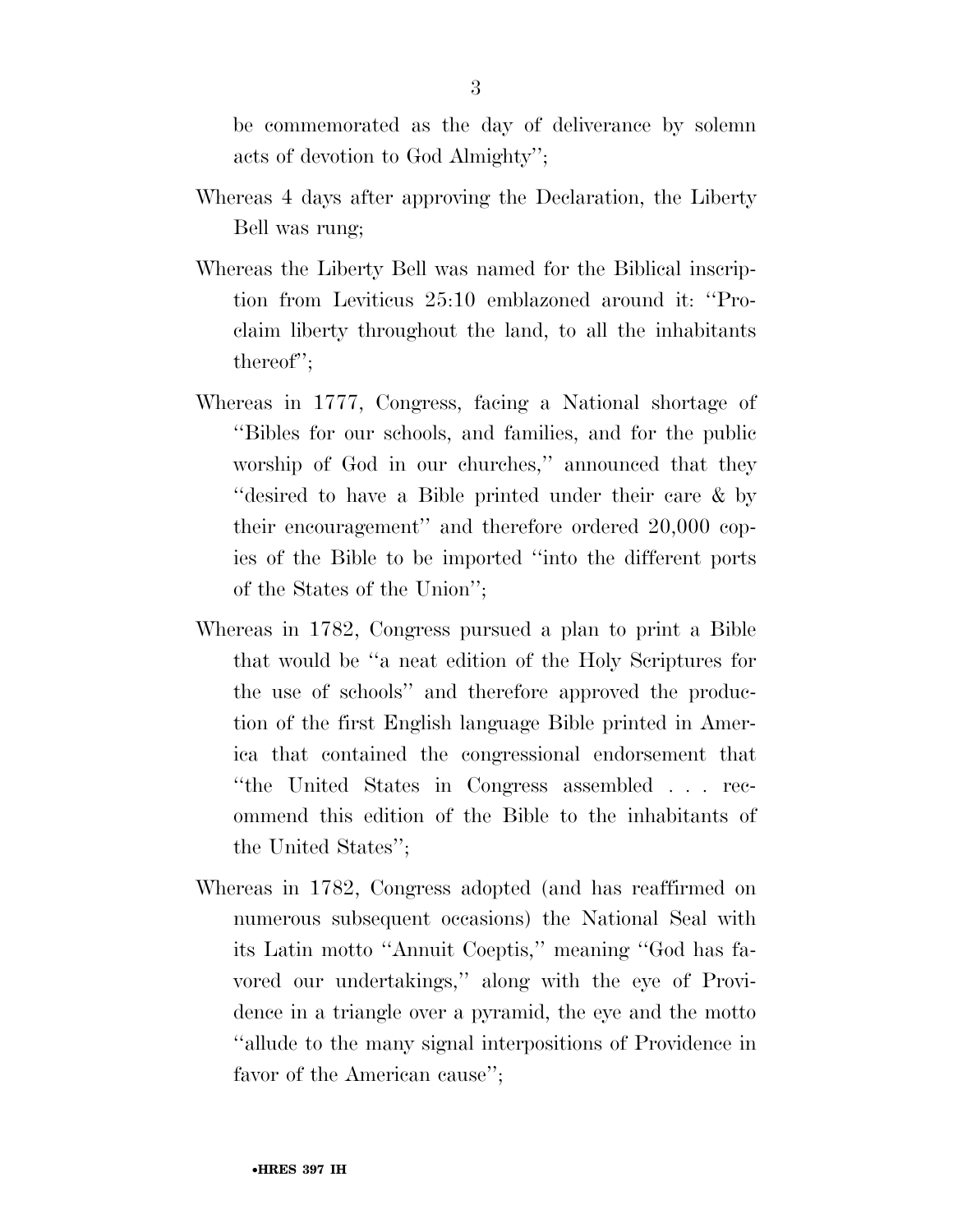- Whereas the 1783 Treaty of Paris that officially endied the Revolution and established America as an independent begins with the appellation ''In the name of the most holy and undivided Trinity";
- Whereas in 1787, at the Constitutional Convention in Philadelphia, Benjamin Franklin declared, ''God governs in the affairs of men. And if a sparrow cannot fall to the ground without His notice, is it probable that an empire can rise without His aid? . . . Without His concurring aid, we shall succeed in this political building no better than the builders of Babel'';
- Whereas the delegates to the Constitutional Convention concluded their work by in effect placing a religious punctuation mark at the end of the Constitution in the Attestation Clause, noting not only that they had completed the work with ''the unanimous consent of the States present'' but they had done so ''in the Year of our Lord one thousand seven hundred and eighty seven'';
- Whereas James Madison declared that he saw the finished Constitution as a product of ''the finger of that Almighty Hand which has been so frequently and signally extended to our relief in the critical stages of the Revolution,'' and George Washington viewed it as ''little short of a miracle,'' and Benjamin Franklin believed that its writing had been "influenced, guided, and governed by that omnipotent, omnipresent, and beneficent Ruler, in Whom all inferior spirits live, and move, and have their being'';
- Whereas, from 1787 to 1788, State conventions to ratify the United States Constitution not only began with prayer but even met in church buildings;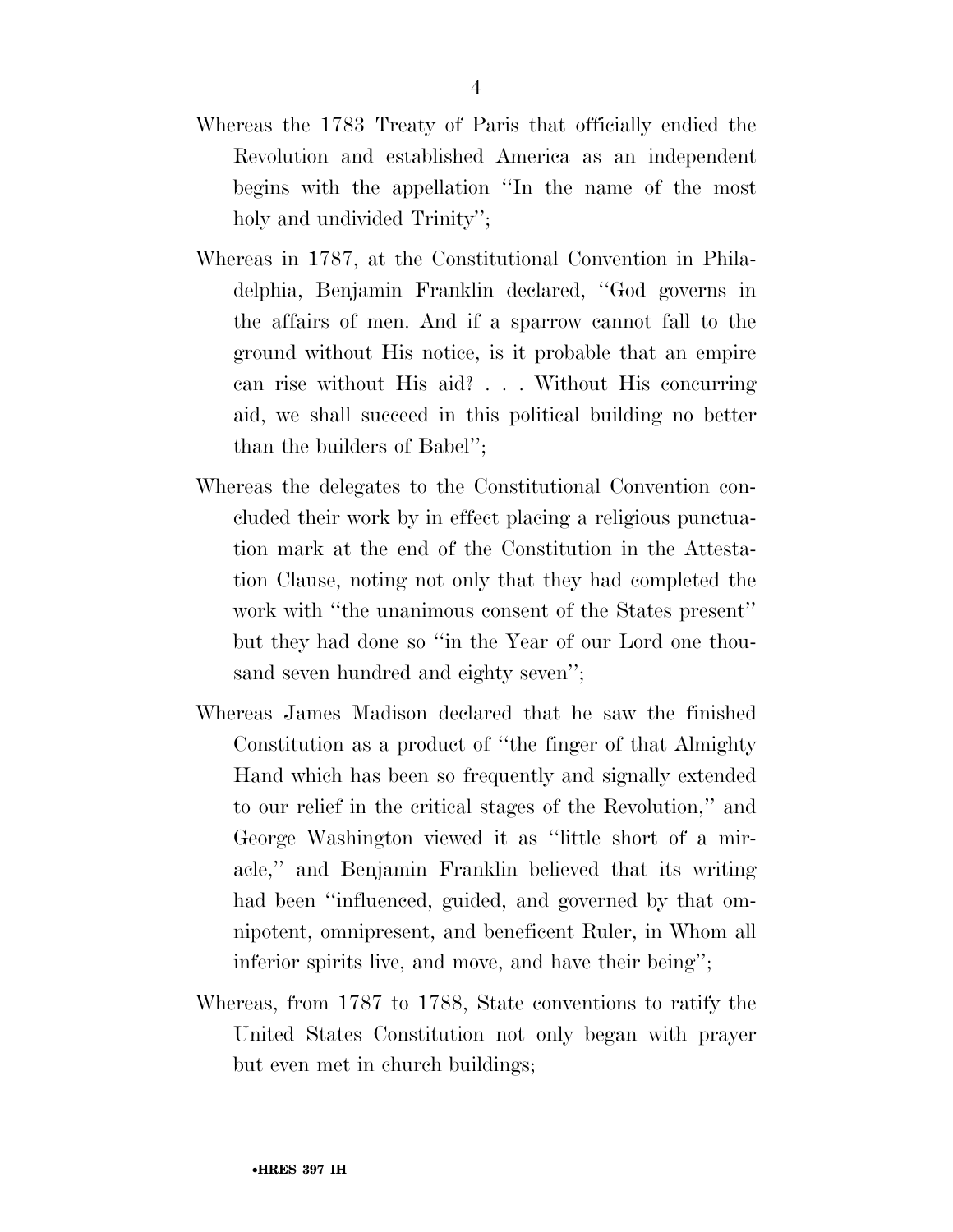- Whereas in 1795, during construction of the Capitol, a practice was instituted whereby ''public worship is now regularly administered at the Capitol, every Sunday morning, at 11 o'clock'';
- Whereas in 1789, the first Federal Congress, the Congress that framed the Bill of Rights, including the First Amendment, appropriated Federal funds to pay chaplains to pray at the opening of all sessions, a practice that has continued to this day, with Congress not only funding its congressional chaplains but also the salaries and operations of more than 4,500 military chaplains;
- Whereas in 1789, Congress, in the midst of framing the Bill of Rights and the First Amendment, passed the first Federal law touching education, declaring that ''Religion, morality, and knowledge, being necessary to good government and the happiness of mankind, schools and the means of education shall forever be encouraged'';
- Whereas in 1789, on the same day that Congress finished drafting the First Amendment, it requested President Washington to declare a National day of prayer and thanksgiving, resulting in the first Federal official Thanksgiving proclamation that declared ''it is the duty of all nations to acknowledge the providence of Almighty God, to obey His will, to be grateful for His benefits, and humbly to implore His protection and favor";
- Whereas in 1800, Congress enacted naval regulations requiring that Divine service be performed twice every day aboard ''all ships and vessels in the navy,'' with a sermon preached each Sunday;
- Whereas in 1800, Congress approved the use of the just-completed Capitol structure as a church building, with Divine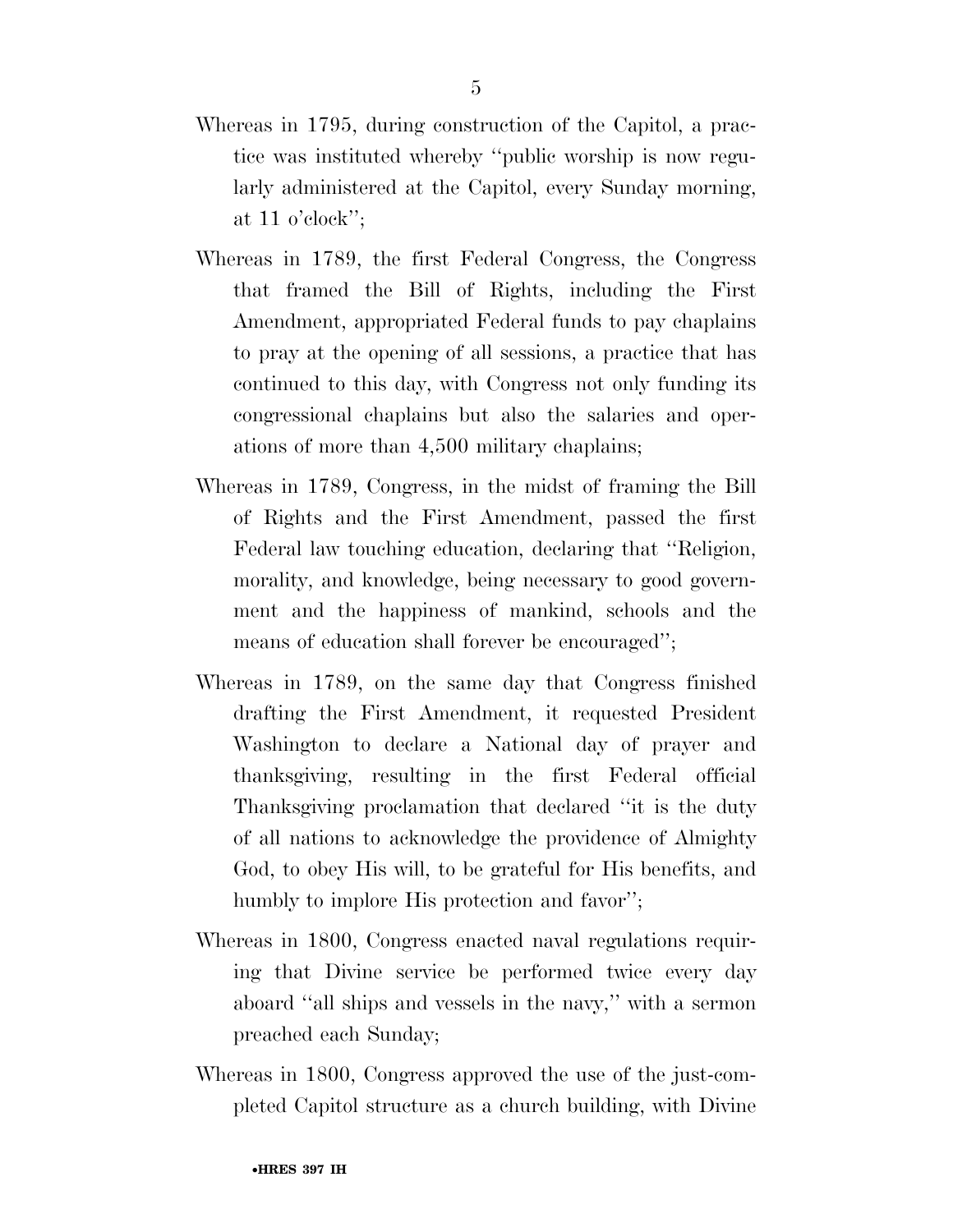services to be held each Sunday in the Hall of the House, alternately administered by the House and Senate chaplains;

- Whereas in 1853, Congress declared that congressional chaplains have a ''duty . . . to conduct religious services weekly in the Hall of the House of Representatives'';
- Whereas by 1867, the church at the Capitol was the largest church in Washington, DC, with up to 2,000 people a week attending Sunday service in the Hall of the House;
- Whereas by 1815, over 2,000 official governmental calls to prayer had been issued at both the State and the Federal levels, with thousands more issued since 1815;
- Whereas in 1853, the United States Senate declared that the Founding Fathers ''had no fear or jealousy of religion itself, nor did they wish to see us an irreligious people . . . they did not intend to spread over all the public authorities and the whole public action of the nation the dead and revolting spectacle of atheistical apathy'';
- Whereas in 1854, the United States House of Representatives declared ''It [religion] must be considered as the foundation on which the whole structure rests . . . Christianity; in its general principles, is the great conservative element on which we must rely for the purity and permanence of free institutions'';
- Whereas in 1864, by law Congress added ''In God We Trust'' to American coinage;
- Whereas in 1864, Congress passed an act authorizing each State to display statues of 2 of its heroes in the United States Capitol, resulting in numerous statues of noted Christian clergymen and leaders at the Capitol, including Gospel ministers such as the Revs. James A. Garfield,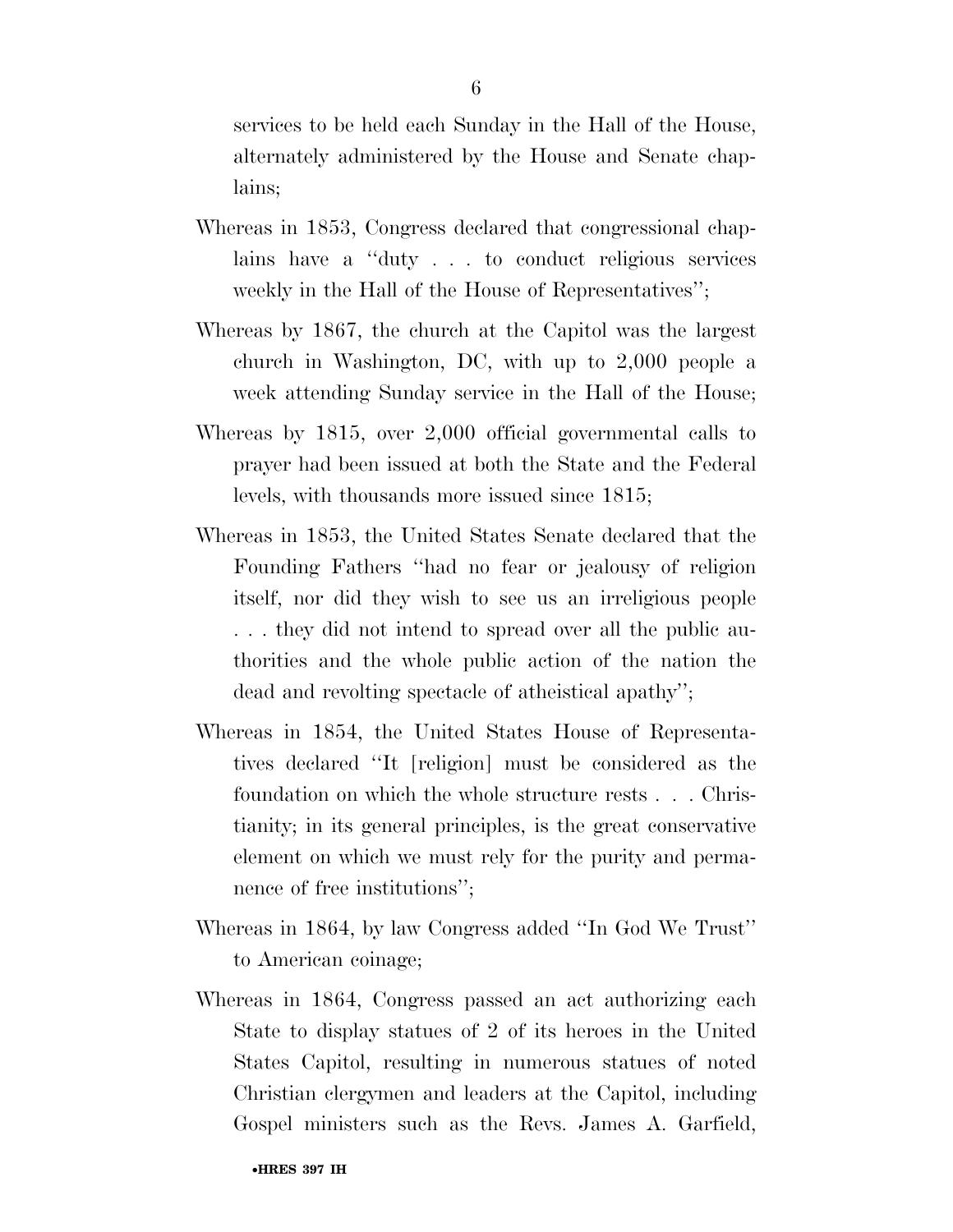liams, Jason Lee, Marcus Whitman, and Martin Luther King Jr., Gospel theologians such as Roger Sherman, Catholic priests such as Father Damien, Jacques Marquette, Eusebio Kino, and Junipero Serra, Catholic nuns such as Mother Joseph, and numerous other religious leaders;

- Whereas in 1870, the Federal Government made Christmas (a recognition of the birth of Christ, an event described by the U.S. Supreme Court as ''acknowledged in the Western World for 20 centuries, and in this country by the people, the Executive Branch, Congress, and the courts for 2 centuries'') and Thanksgiving as official holidays;
- Whereas, beginning in 1904 and continuing for the next halfcentury, the Federal Gvernment printed and distributed The Life and Morals of Jesus of Nazareth for the use of Members of Congress because of the important teachings it contained;
- Whereas in 1931, Congress by law adopted the Star-Spangled Banner as the official National Anthem, with its phrases such as ''may the Heav'n-rescued land Praise the Power that hath made and preserved us a nation,'' and ''this be our motto, 'In God is our trust!' '';
- Whereas in 1954, Congress by law added the phrase ''one nation under God'' to the Pledge of Allegiance;
- Whereas in 1954, a special Congressional Prayer Room was added to the Capitol with a kneeling bench, an altar, an open Bible, an inspiring stained-glass window with George Washington kneeling in prayer, the declaration of Psalm 16:1: "Preserve me, O God, for in Thee do I put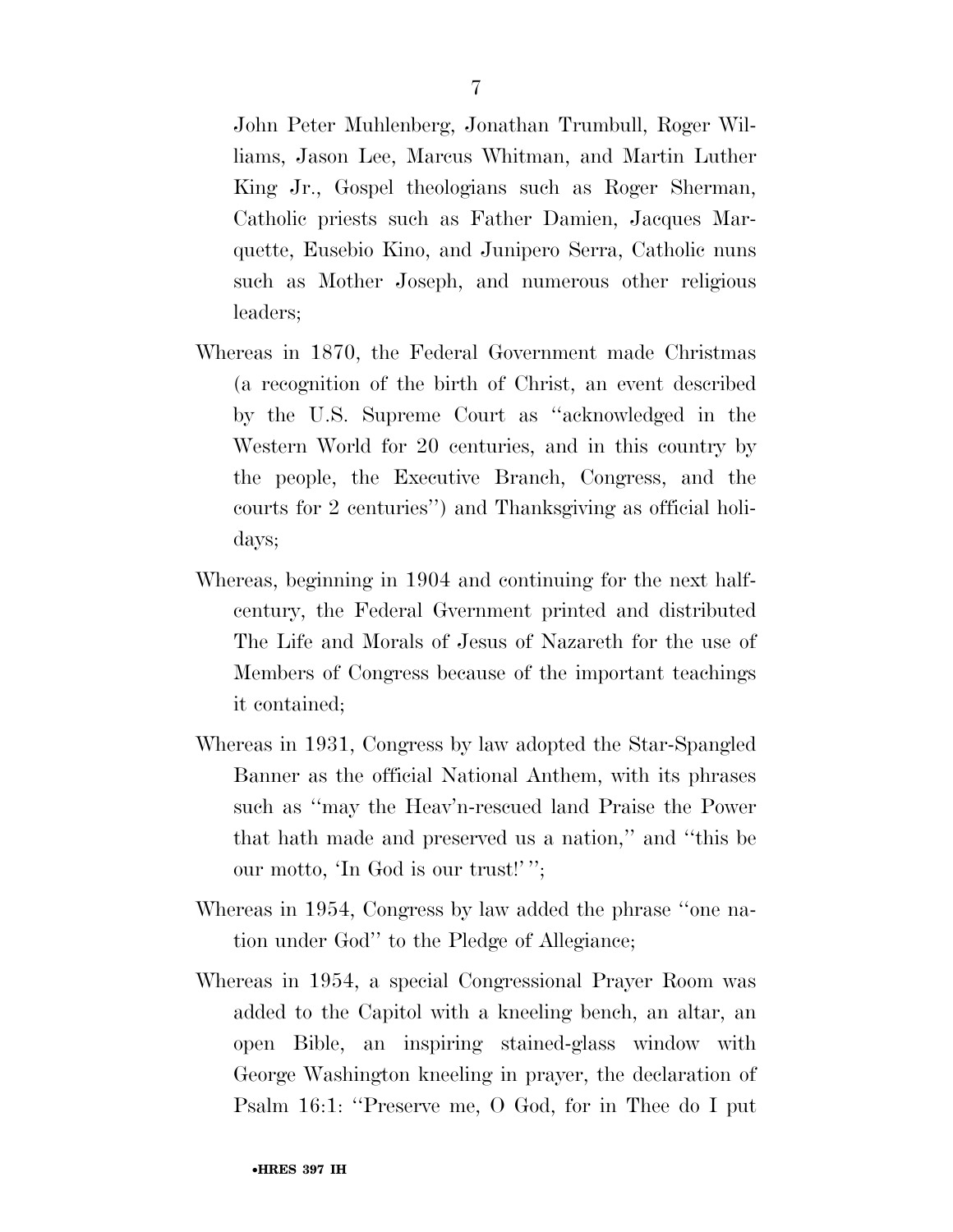my trust,'' and the phrase ''This Nation Under God'' displayed above the kneeling, prayerful Washington;

- Whereas in 1956, Congress by law made ''In God We Trust'' the National Motto, and added the phrase to American currency;
- Whereas the constitutions of each of the 50 States, either in the preamble or body, explicitly recognize or express gratitude to God;
- Whereas America's first Presidential Inauguration incorporated 7 specific religious activities, including—
	- (1) the use of the Bible to administer the oath;
	- (2) affirming the religious nature of the oath by the adding the prayer ''So help me God!'' to the oath;
		- (3) inaugural prayers offered by the President;
		- (4) religious content in the inaugural address;
	- (5) civil leaders calling the people to prayer or acknowledgment of God;
	- (6) inaugural worship services attended en masse by Congress as an official part of congressional activities; and
	- (7) clergy-led inaugural prayers, activities which have been replicated in whole or part by every subsequent President;
- Whereas President George Washington declared ''Of all the dispositions and habits which lead to political prosperity, religion and morality are indispensable supports'';
- Whereas President John Adams, one of only 2 signers of the Bill of Rights and First Amendment, declared ''As the safety and prosperity of nations ultimately and essentially depend on the protection and the blessing of Almighty God, and the national acknowledgment of this truth is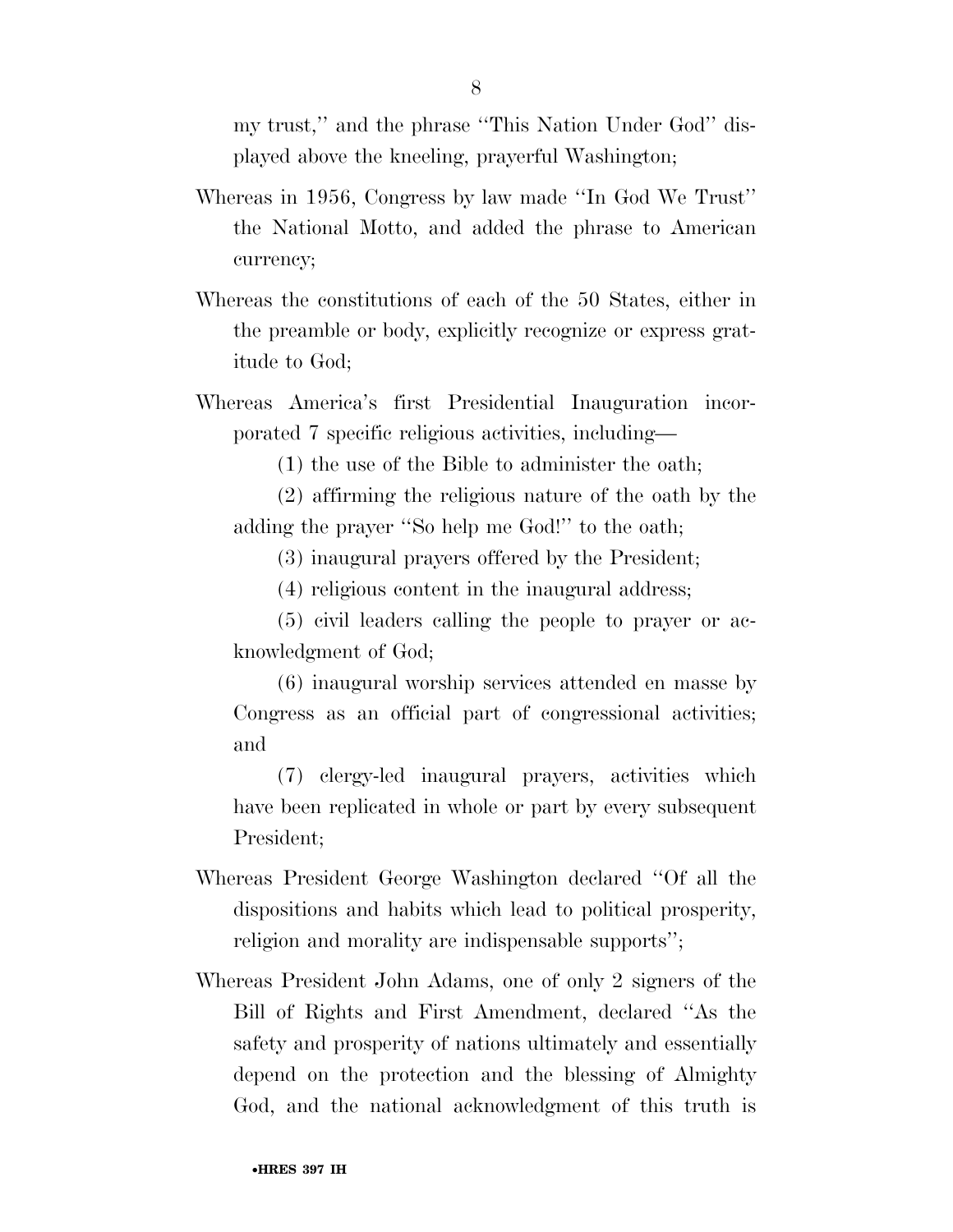not only an indispensable duty which the people owe to Him'';

- Whereas President Jefferson not only attended Divine services at the Capitol throughout his presidency and had the Marine Band play at the services, but during his administration church services were also begun in the War Department and the Treasury Department, thus allowing worshippers on any given Sunday the choice to attend church at either the United States Capitol, the War Department, or the Treasury Department if they so desired;
- Whereas Thomas Jefferson urged local governments to make land available specifically for Christian purposes, provided Federal funding for missionary work among Indian tribes, and declared that religious schools would receive ''the patronage of the government'';
- Whereas President Andrew Jackson declared that the Bible "is the rock on which our Republic rests";
- Whereas President Abraham Lincoln declared that the Bible ''is the best gift God has given to men . . . But for it, we could not know right from wrong''
- Whereas President William McKinley declared that ''Our faith teaches us that there is no safer reliance than upon the God of our fathers, Who has so singularly favored the American people in every national trial and Who will not forsake us so long as we obey His commandments and walk humbly in His footsteps";
- Whereas President Teddy Roosevelt declared ''The Decalogue and the Golden Rule must stand as the foundation of every successful effort to better either our social or our political life'';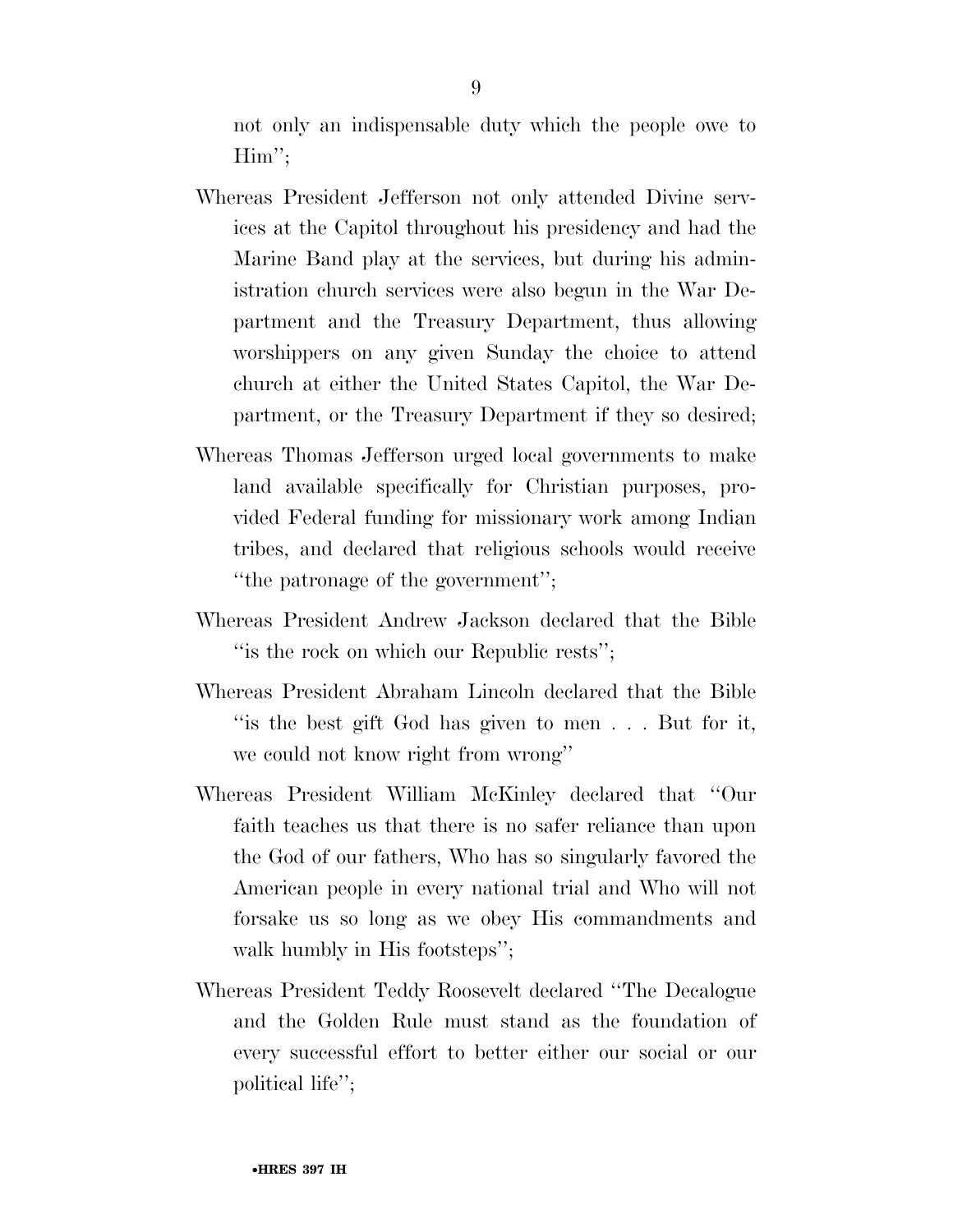- Whereas President Woodrow Wilson declared that ''America was born to exemplify that devotion to the elements of righteousness which are derived from the revelations of Holy Scripture'';
- Whereas President Herbert Hoover declared that ''American life is builded, and can alone survive, upon . . . [the] fundamental philosophy announced by the Savior nineteen centuries ago'';
- Whereas President Franklin D. Roosevelt not only led the Nation in a 6 minute prayer during D-Day on June 6, 1944, but he also declared that ''If we will not prepare to give all that we have and all that we are to preserve Christian civilization in our land, we shall go to destruction'';
- Whereas President Harry S. Truman declared that ''The fundamental basis of this Nation's law was given to Moses on the Mount. The fundamental basis of our Bill of Rights comes from the teachings which we get from Exodus and St. Matthew, from Isaiah and St. Paul'';
- Whereas President Harry S. Truman told a group touring Washington, DC, that ''You will see, as you make your rounds, that this Nation was established by men who believed in God. . . . You will see the evidence of this deep religious faith on every hand'';
- Whereas President Dwight D. Eisenhower declared that ''Without God there could be no American form of government, nor an American way of life. Recognition of the Supreme Being is the first, the most basic, expression of Americanism. Thus, the founding fathers of America saw it, and thus with God's help, it will continue to be'' in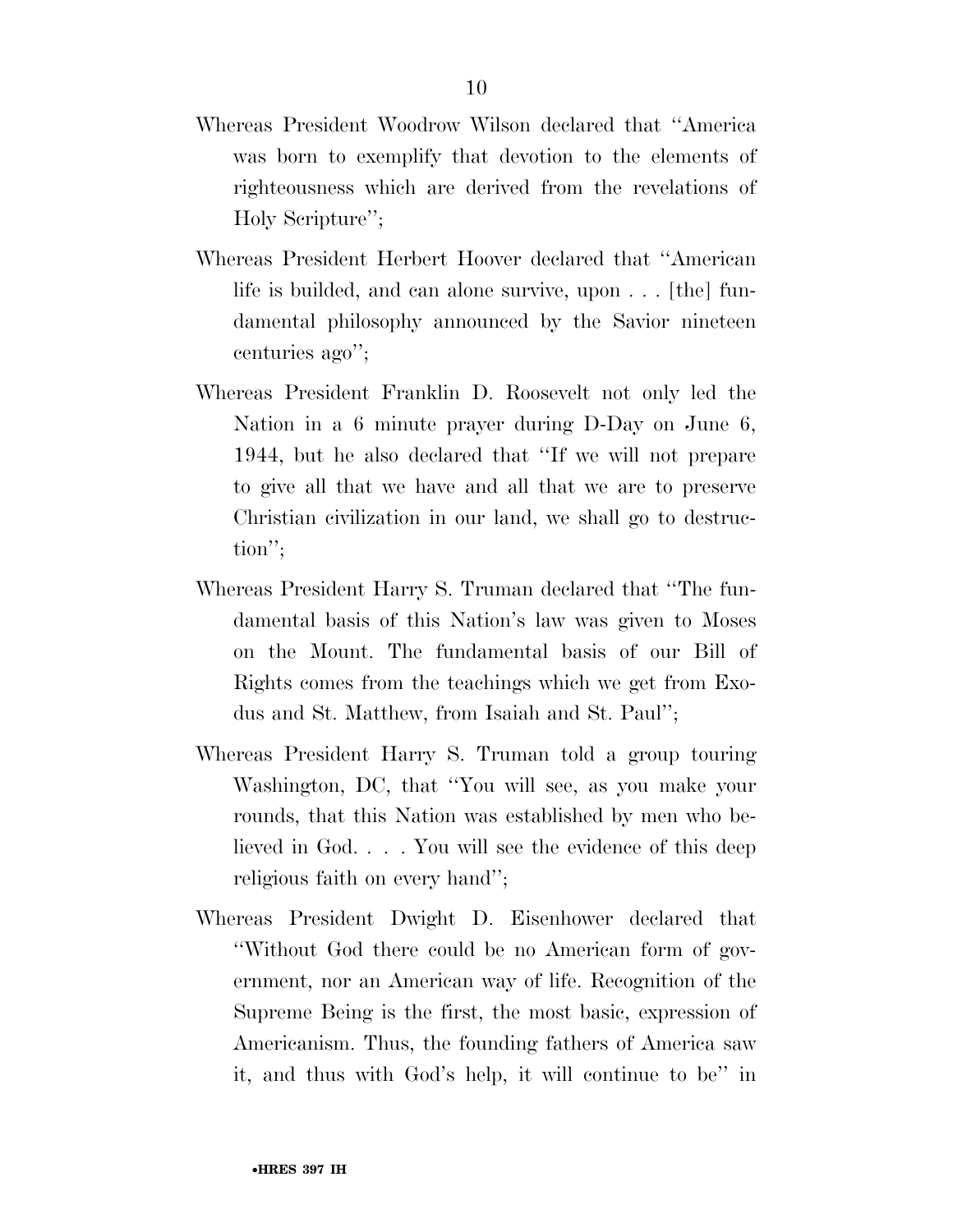a declaration later repeated with approval by President Gerald Ford;

- Whereas President John F. Kennedy declared that ''The rights of man come not from the generosity of the state but from the hand of God'';
- Whereas President Ronald Reagan, after noting ''The Congress of the United States, in recognition of the unique contribution of the Bible in shaping the history and character of this Nation and so many of its citizens, has . . . requested the President to designate the year 1983 as the 'Year of the Bible' '', officially declared 1983 as ''The Year of the Bible";
- Whereas every other President has similarly recognized the role of God and religious faith in the public life of America;
- Whereas all sessions of the United States Supreme Court begin with the Court's Marshal announcing, ''God save the United States and this honorable court'';
- Whereas a regular and integral part of official activities in the Federal courts, including the United States Supreme Court, was the inclusion of prayer by a minister of the Gospel;
- Whereas the United States Supreme Court has declared throughout the course of our Nation's history that the United States is ''a Christian country'', ''a Christian nation'', ''a Christian people'', ''a religious people whose institutions presuppose a Supreme Being'', and that ''we cannot read into the Bill of Rights a philosophy of hostility to religion'';
- Whereas Justice John Jay, an author of the Federalist Papers and original Justice of the United States Supreme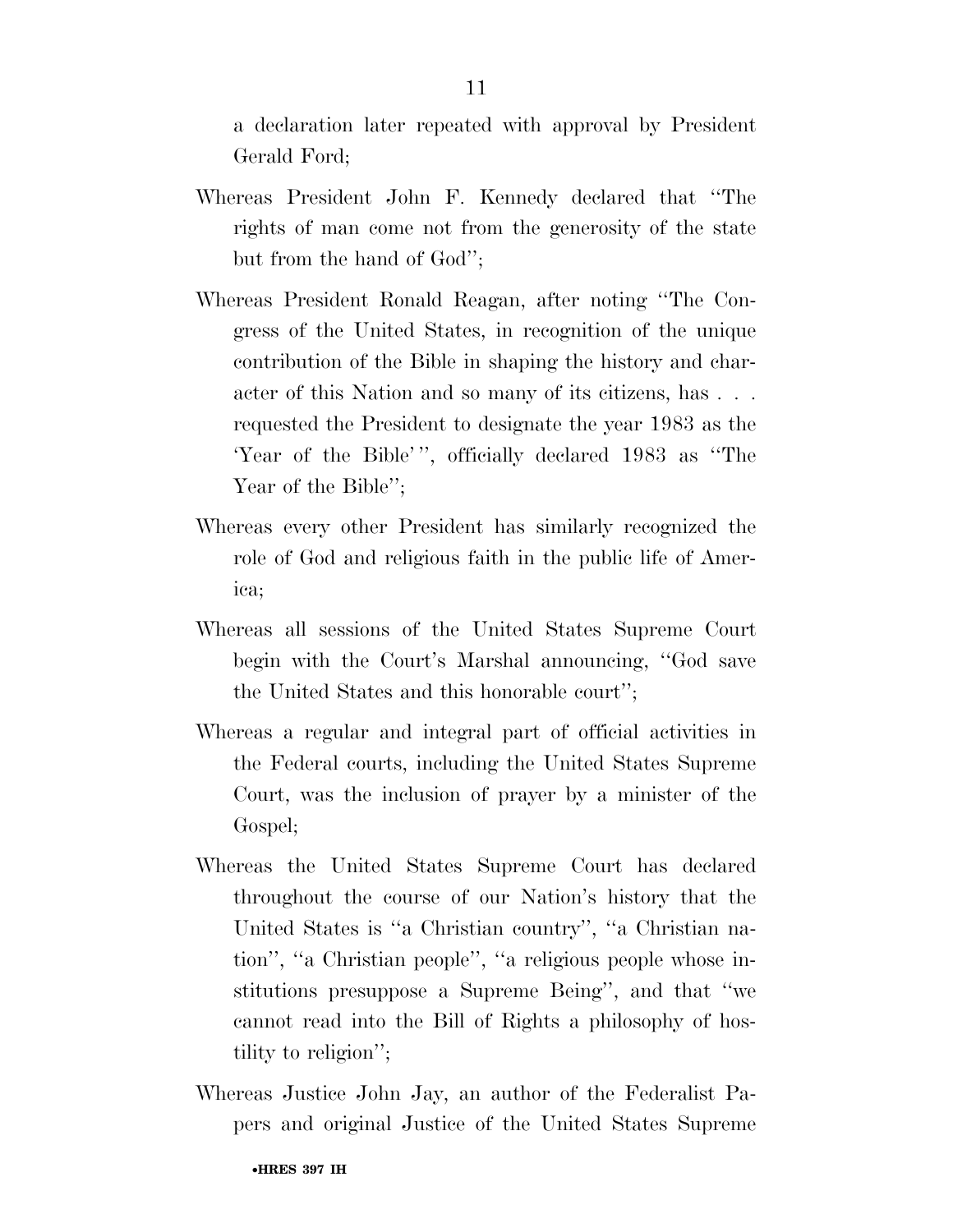Court, urged ''The most effectual means of securing the continuance of our civil and religious liberties is always to remember with reverence and gratitude the Source from which they flow'';

- Whereas Justice James Wilson, a signer of the Constitution, declared that ''Human law must rest its authority ultimately upon the authority of that law which is Divine . . . Far from being rivals or enemies, religion and law are twin sisters, friends, and mutual assistants'';
- Whereas Justice William Paterson, a signer of the Constitution, declared that ''Religion and morality . . . [are] necessary to good government, good order, and good laws'';
- Whereas President George Washington, who passed into law the first legal acts organizing the Federal judiciary, asked, ''where is the security for property, for reputation, for life, if the sense of religious obligation desert the oaths in the courts of justice?'';
- Whereas some of the most important monuments, buildings, and landmarks in Washington, DC, include religious words, symbols, and imagery;
- Whereas in the United States Capitol the declaration ''In God We Trust'' is prominently displayed in both the United States House and Senate Chambers;
- Whereas around the top of the walls in the House Chamber appear images of 23 great lawgivers from across the centuries, but Moses (the lawgiver, who—according to the Bible—originally received the law from God,) is the only lawgiver honored with a full face view, looking down on the proceedings of the House;
- Whereas religious artwork is found throughout the United States Capitol, including in the Rotunda where the pray-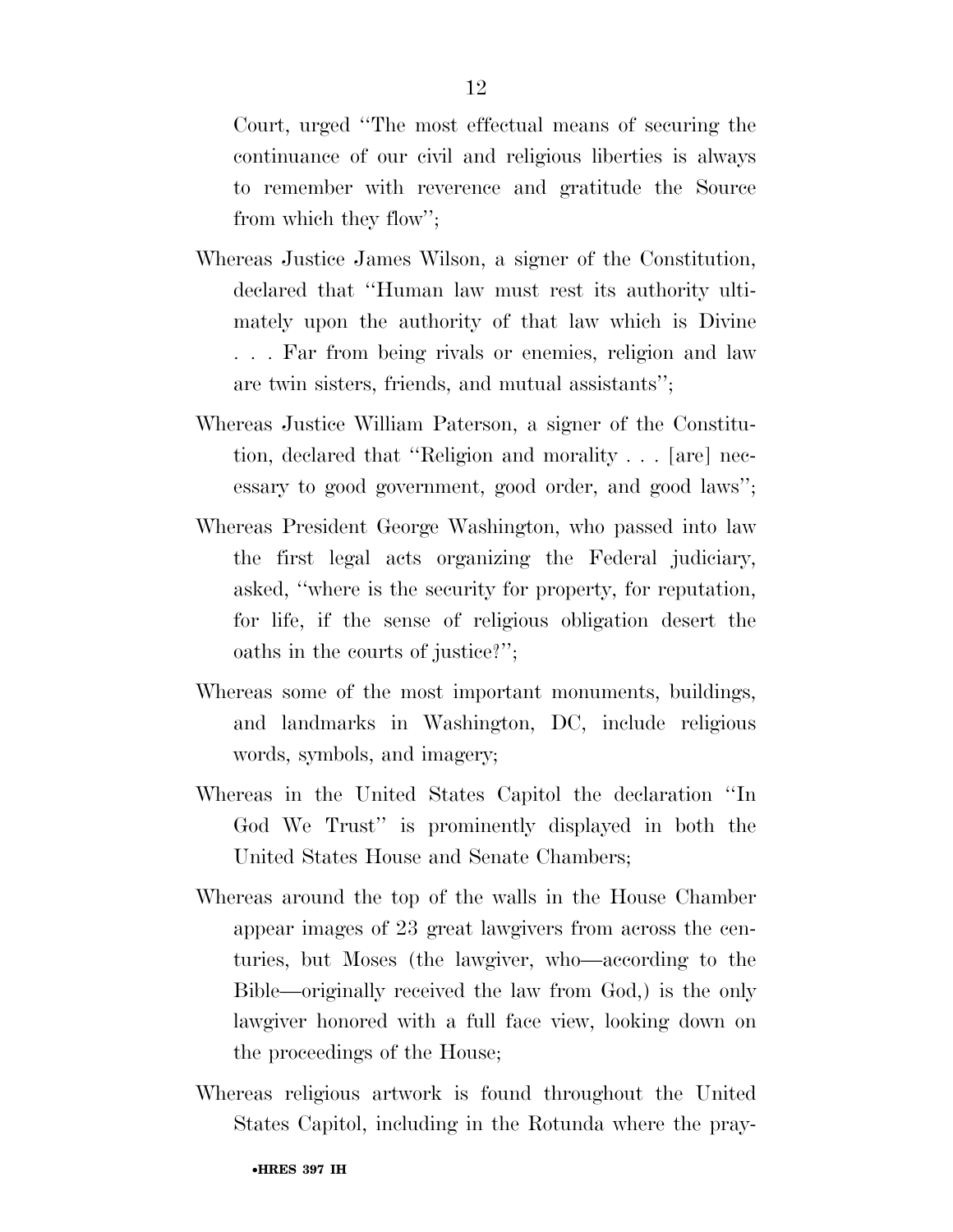er service of Christopher Columbus, the Baptism of Pocahontas, and the prayer and Bible study of the Pilgrims are all prominently displayed; in the Cox Corridor of the Capitol where the words ''America! God shed His grace on thee'' are inscribed; at the east Senate entrance with the words ''Annuit Coeptis'' which is Latin for ''God has favored our undertakings''; and in numerous other locations;

- Whereas images of the Ten Commandments are found in many Federal buildings across Washington, DC, including in bronze in the floor of the National Archives; in a bronze statue of Moses in the Main Reading Room of the Library of Congress; in numerous locations at the U.S. Supreme Court, including in the frieze above the Justices, the oak door at the rear of the Chamber, the gable apex, and in dozens of locations on the bronze latticework surrounding the Supreme Court Bar seating;
- Whereas in the Washington Monument not only are numerous Bible verses and religious acknowledgments carved on memorial blocks in the walls, including the phrases: ''Holiness to the Lord'' (Exodus 28:26, 30:30, Isaiah 23:18, Zechariah 14:20), ''Search the Scriptures'' (John 5:39), ''The memory of the just is blessed'' (Proverbs 10:7), ''May Heaven to this Union continue its beneficence'', and ''In God We Trust'', but the Latin inscription Laus Deo meaning ''Praise be to God'' is engraved on the monument's capstone;
- Whereas of the 5 areas inside the Jefferson Memorial into which Jefferson's words have been carved, 4 are God-centered, including Jefferson's declaration that ''God who gave us life gave us liberty. Can the liberties of a nation be secure when we have removed a conviction that these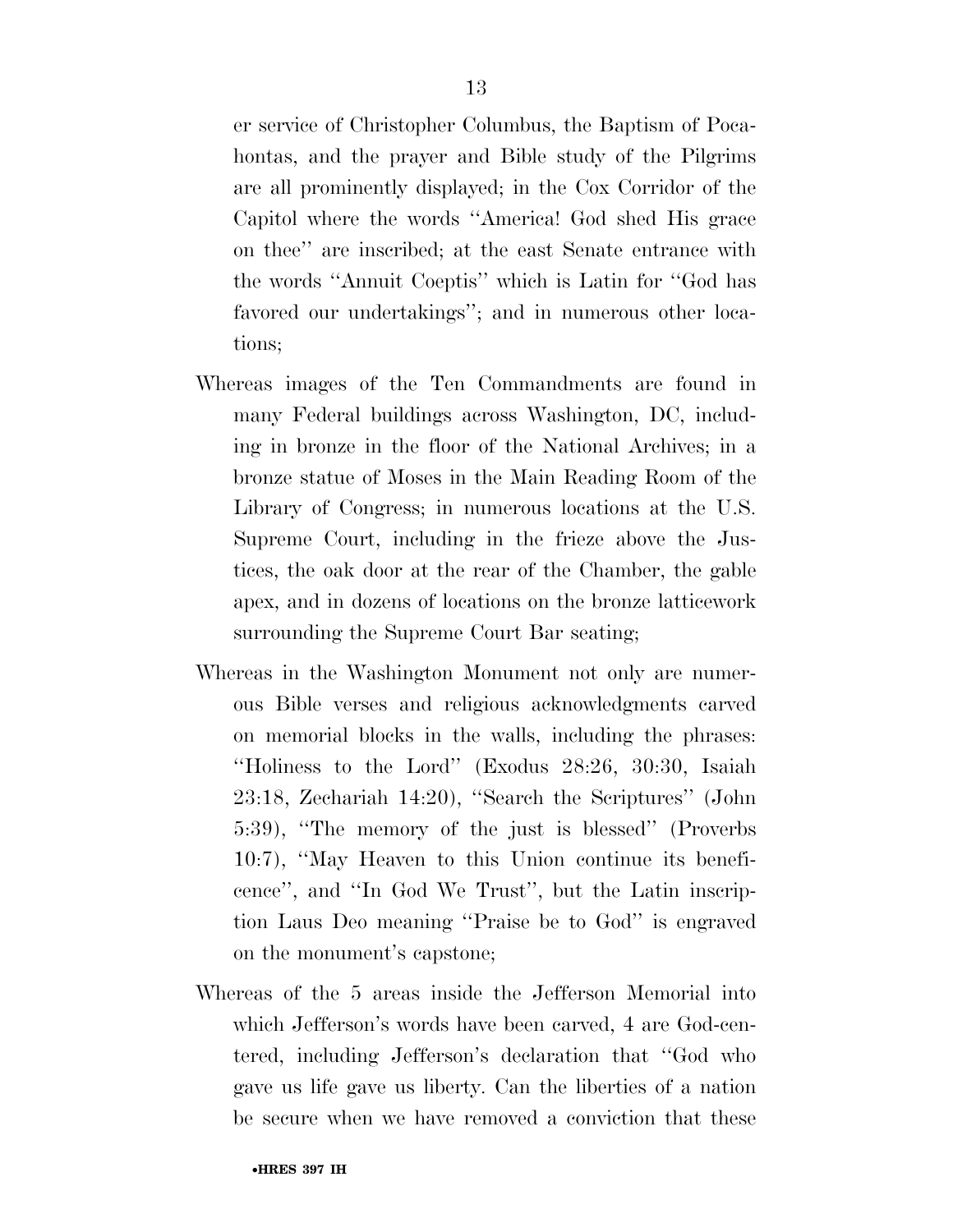liberties are the gift of God? Indeed I tremble for my country when I reflect that God is just, that His justice cannot sleep forever'';

- Whereas the Lincoln Memorial contains numerous acknowledgments of God and citations of Bible verses, including the declarations that ''we here highly resolve that . . . this nation under God . . . shall not perish from the earth''; ''The Almighty has His own purposes. 'Woe unto the world because of offenses; for it must needs be that offenses come, but woe to that man by whom the offense cometh'" (Matthew 18:7), "as was said three thousand years ago, so still it must be said 'the judgments of the Lord are true and righteous altogether'" (Psalms 19:9), ''one day every valley shall be exalted and every hill and mountain shall be made low, the rough places will be made plain, and the crooked places will be made straight and the glory of the Lord shall be revealed and all flesh see it together'' (Dr. Martin Luther King's speech, based on Isaiah 40:4–5);
- Whereas in the Library of Congress, The Giant Bible of Mainz, and The Gutenberg Bible are on prominent permanent display and etched on the walls are Bible verses, including: ''The light shineth in darkness, and the darkness comprehendeth it not'' (John 1:5), ''Wisdom is the principal thing; therefore, get wisdom and with all thy getting, get understanding'' (Proverbs 4:7), ''What doth the Lord require of thee, but to do justly, and to love mercy, and to walk humbly with thy God" (Micah 6:8), and ''The heavens declare the Glory of God, and the firmament showeth His handiwork'' (Psalm 19:1);
- Whereas numerous other of the most important American government leaders, institutions, monuments, buildings,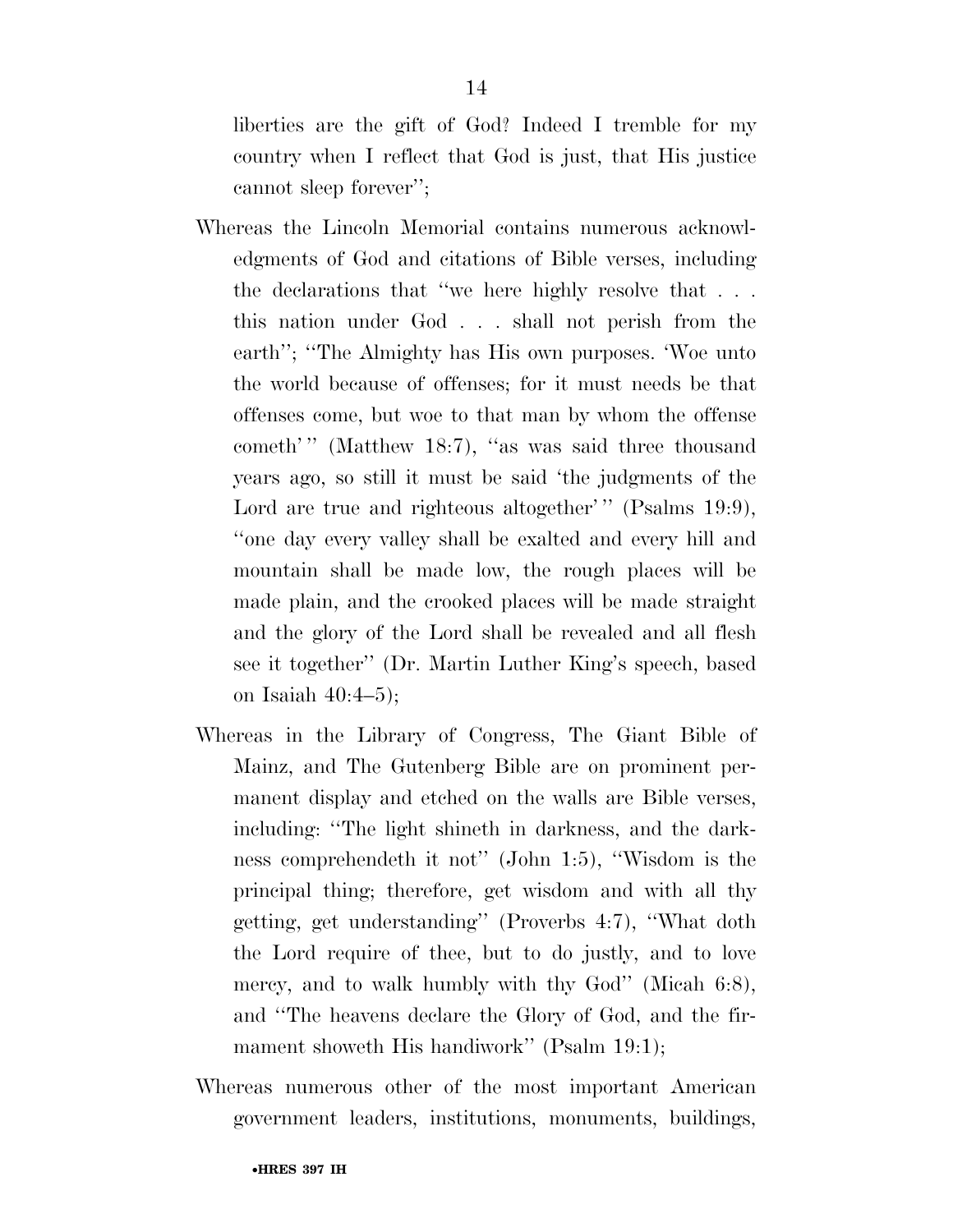and landmarks both openly acknowledge and incorporate religious words, symbols, and imagery into official venues;

- Whereas such acknowledgments are even more frequent at the State and local level than at the Federal level, where thousands of such acknowledgments exist, and
- Whereas the first week in May each year would be an appropriate week to designate as ''America's Spiritual Heritage Week'': Now, therefore, be it
	- *Resolved,* That the United States House of Rep-resentatives—
	- (1) affirms the rich spiritual and diverse reli- gious history of our Nation's founding and subse-quent history, including up to the current day;
- (2) recognizes that the religious foundations of faith on which America was built are critical underpinnings of our Nation's most valuable institu- tions and form the inseparable foundation for Amer- ica's representative processes, legal systems, and so-cietal structures;
- (3) rejects, in the strongest possible terms, any effort to remove, obscure, or purposely omit such history from our Nation's public buildings and edu-cational resources; and
- (4) expresses support for designation of a ''America's Spiritual Heritage Week'' every year for